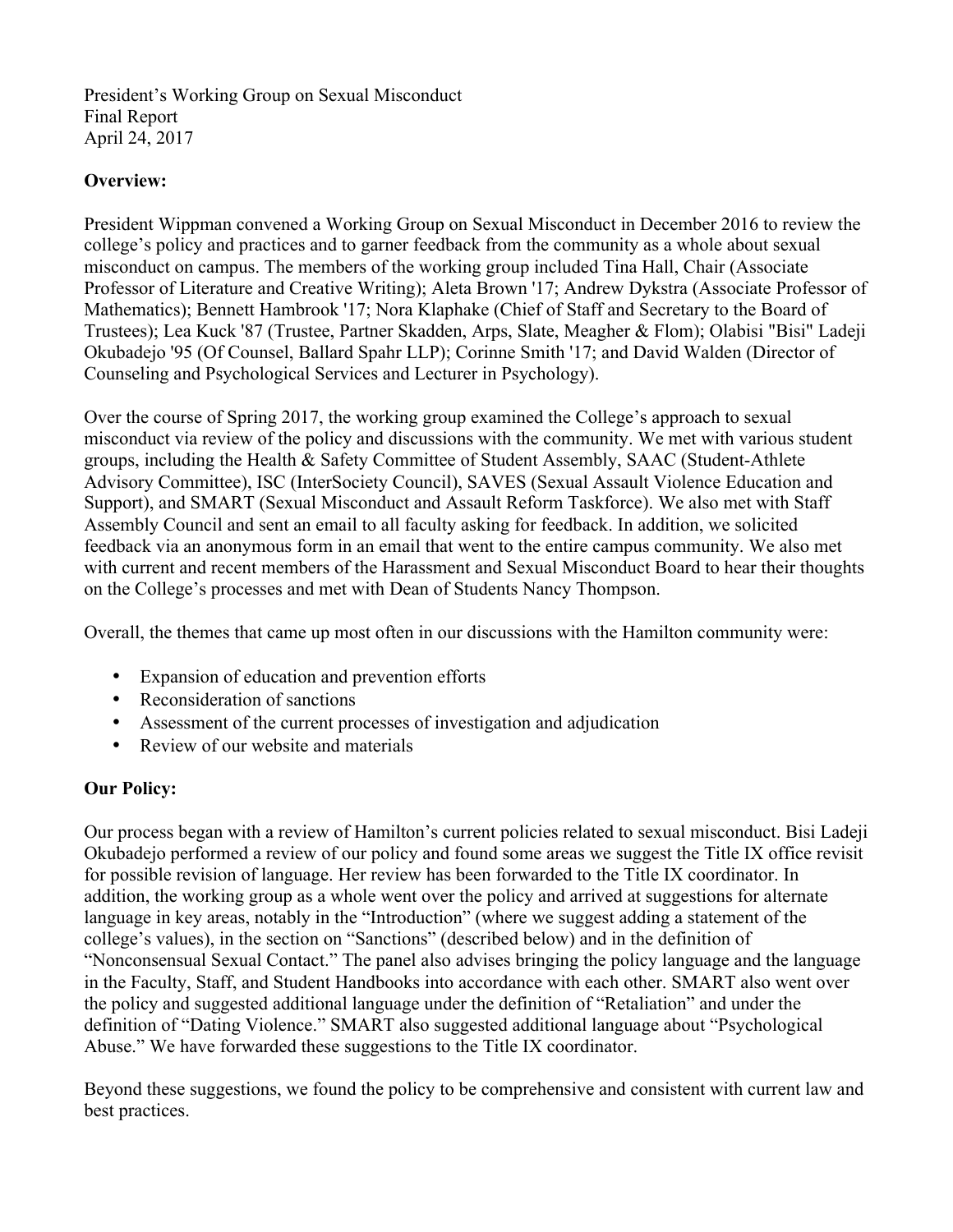# **Education and Prevention:**

The students, faculty, and staff we heard from all clearly stated that they wanted better and more consistent education on our policy and how to prevent sexual misconduct. Thus, we recommend:

- The College provide annual training for all faculty and staff across all departments, via in-person or web-based trainings. We recommend the Title IX office consider how best to reach the maximum number of employees so that the level of training is consistent across the college.
- The College encourage and facilitate trained liaisons on each sports team and in each Greek society.
- The College establish an education and outreach position that will be responsible for researching, coordinating and implementing an annual curriculum based on Hamilton's sexual misconduct policies and procedures. The curriculum will focus on a wide range of topics, including but not limited to community awareness and understanding of: policy definitions and procedures, sexual health, population-specific sexual education (including relevant information to a broad range of identities), alcohol education, and bystander intervention. In order to build a community with the vocabulary necessary to discuss these issues in a productive manner, this position is necessary. Furthermore, a consistent curriculum will provide an opportunity for educational sanctions as well as a forum for continued query and feedback in relation to Hamilton's policy and procedures.
- For 2017-2018, while searching for the Education and Outreach position, the College hire a oneyear interim Title IX Prevention and Education Coordinator.

# **Sanctions:**

Most community members we spoke with were in favor of moving away from using points for sexual misconduct sanctions. The conflation of sexual misconduct violations with various disciplinary violations such as alcohol possession and damage to property was particularly problematic in many people's view. Thus, we recommend:

- The College not use the point system for sexual misconduct sanctions.
- The College use the sanctions already outlined in the policy, which range from a warning to expulsion.
- The College add language to the policy about how sanctions are determined. Sample language has been forwarded to the Title IX coordinator.
- The Harassment and Sexual Misconduct Board and the Dean of Students use the range of alternative sanctions, such as educational programs and social sanctions, both of which are stated in the current policy but might be deployed to greater effect.

#### **Investigation and Adjudication:**

There was some concern expressed about the level of training, the possible conflicts of interest, and the emotional burden of the work for the current configuration of the investigation and adjudication processwhich relies heavily on the Harassment and Sexual Misconduct Board made up of faculty and staff. Thus, we recommend:

• The College explore the feasibility of using an outside adjudicator in addition to the HSMB Review Panel for adjudications, much as the College already often uses an outside investigator along with an HSMB member for investigations.